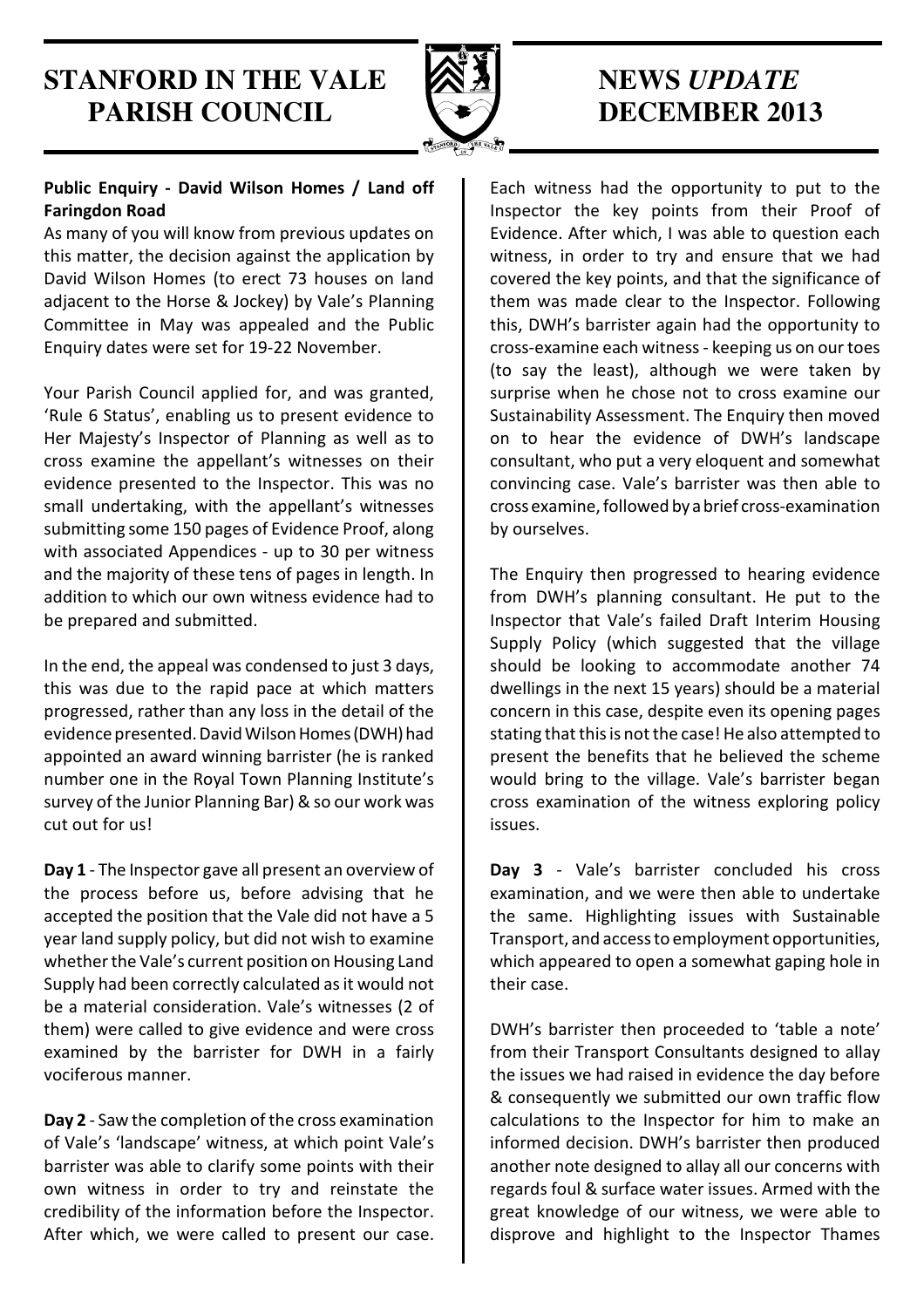Water's insistence on a Grampian Condition, which the barrister had been asserting was unnecessary.

The Inspector then conducted his site visit, which included a fairly comprehensive tour of the appeal site itself, seeing first-hand the current issues with foul water near the site boundary (which Thames Water are also aware of) as well as walking from there along the High Street, checking the bus stop locations, school, supermarket/Post Office.

The Enquiry itself resumed with a lively discussion surrounding the S106 contributions, with DWH pulling a last minute stunt to try and have the Inspector examine the contribution requests and remove any which he did not believe were fair. Matters were eventually resolved, with DWH accepting 'further information' from Vale; the Inspector did not appear to be very impressed by DWH's antics in this regard! We moved onto Closing - which incorporated a brief synopsis from ourselves, closing statements from Vale's barrister followed by 21 pages of closing remarks by the barrister for DWH, who continued to add/remove sentences as we read! The Enquiry was brought to a close just after 17:00.

We were somewhat surprised to be congratulated on our case outside of the Enquiry by one of the appellant's witnesses, and separately by the Inspector himself. Unfortunately, we will not know the outcome of the Inspector's decision for several weeks, possibly months, but we will of course update you in due course.

I would like to extend my own personal thank you to everyone who gave up their time to attend the Enquiry, especially to the team that not only gave evidence, but actively assisted with locating the various iterations of documents, maps and the like from the vast quantity before us, as well as attending the site visit.

Whilst I have lead this process on behalf of the Parish Council, it would have been impossible to do so, without the assistance and personal knowledge of a significant number of residents, most notably the AGSR Action Group. Additionally, the support of other Councillors, whether that has been in addressing specific areas (such as 106 Contributions) or dealing with the necessary duplication and posting of evidence to ensure everything was with

the Planning Inspectorate to meet their demanding pre-appeal deadlines. The peter Lewis.

#### Chair's Report December 13

This November meeting we initially discussed the Budget for 2014/15. Probable final decision to be taken at our January 2014 meeting but at present it would seem the precept will be the same as last year.

Planning- The Public Enquiry re the Faringdon Road Development has come to a conclusion, the result of which may not be known for weeks or months. Councillor Peter Lewis has admirably led the team of Amanda Bailey, Sue Murrin, Geoffrey Somerset, Malcolm Wise, Anna Gaunt and Sue Galsworthy who gave evidence and were cross-examined by the DWH's barrister which was quite demanding. Our position has been quite clear from the beginning that a development of 73 houses on the other side of the A417 was never acceptable for many reasons. The objections have been placed and we now wait. If the decision goes against then we will have to embrace this development to ensure it becomes very much part of our village and ensure we welcome all who come to live there.

Taylor Wimpy Homes have not formally replied as yet to share any proposals but the Land Agents for The Old Nursery Site have indicated they are waiting for other outcomes to be forthcoming.

Now Blue Cedar Homes have expressed an interest in a development at Horsecroft. Again they have asked for a meeting with the PC prior to consultation with the Village. Included in this newsletter is an invitation to their exhibition and consultation on Wednesday December 4th , 4.30pm-7 pm in the Small Village Hall.

After a well-attended Village Meeting (over 200 parishioners) re A Neighbourhood Plan we were given a clear mandate to start such a process. Your Parish Council have now formally resolved to set in motion. We will invite those who have offered to form a steering group to meet on 9th December-time and venue to be decided.

Play Area Projects- Thanks to a grant of £3575 from the Public Purposes Charity we have added some new equipment and safety surfacing to the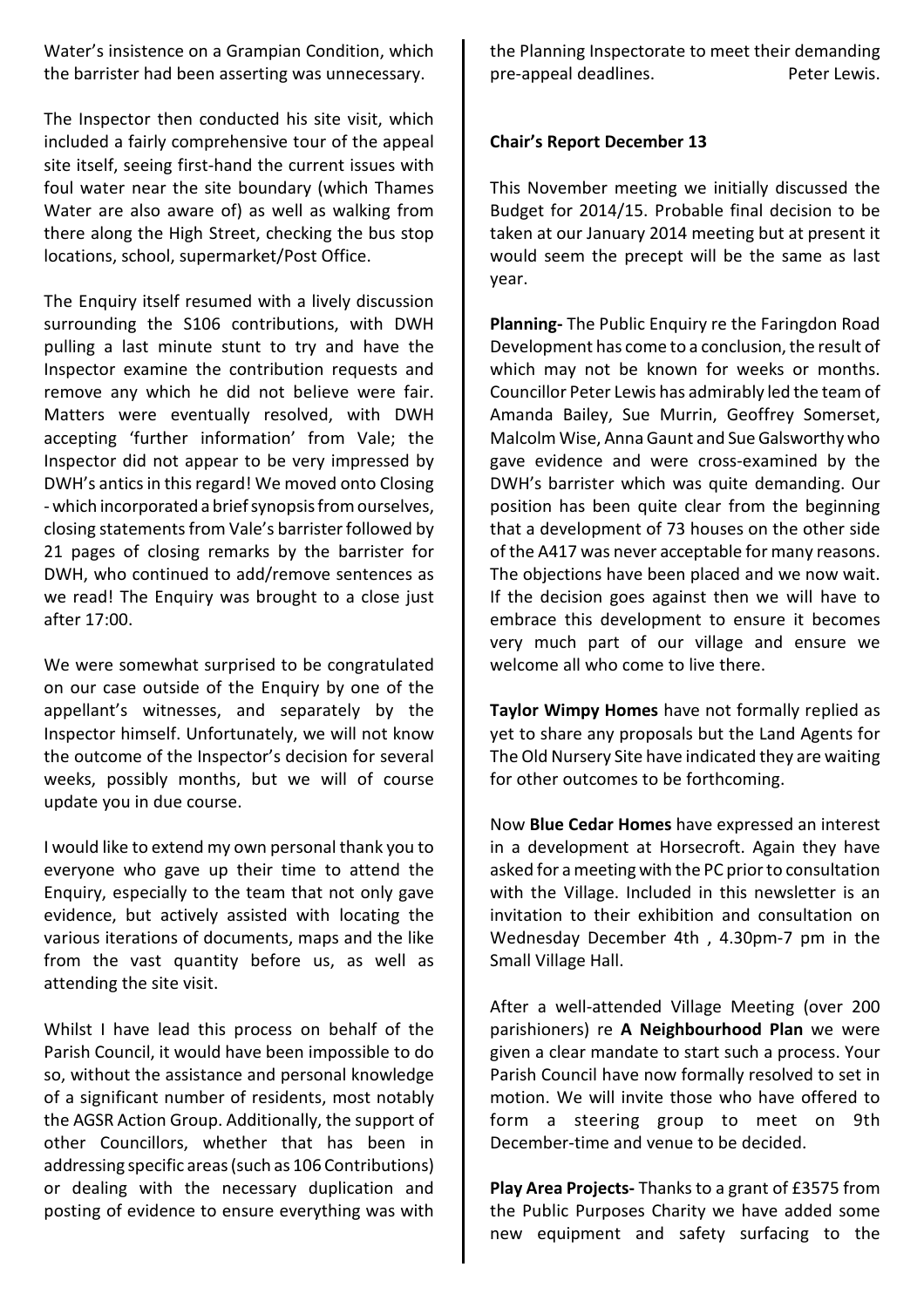Children's Play Area off Huntersfield. Other items need replacing and this will happen shortly.

#### Next Parish Council Meeting- Wed. 15th January 2014

Peter Gill- December 2013

#### District Council Report

Planning continues to dominate at the Vale with the local plan progressing and many applications for housing coming in.

Of course the appeal inquiry into the Faringdon Road application has been to the forefront this week and I would like to thank and praise the Parish Council, in particular Peter Lewis, and to all those from the 'A Group of Stanford Residents' for their hard work, time and effort in presenting the case against this development.

We still await the SHMA (strategic housing market assessment) so that we can go on to the second consultation of the local plan. This will tell us how many houses we need to build by 2029 or even a little later than this. It is being done by independent consultants and covers the whole of Oxfordshire. We should have the SHMA in January and the aim to submit the local plan 2029 to the inspector by July after the second consultation.

In the last year or so we have given permission for over 2000 dwellings and on Dec 4th we have the Grove Airfield application for 2500 houses to consider. This is in an effort to catch up on the amount of houses that should have been built in the Vale since 2006, of course not all these will be built straight away, indeed the Grove Airfield application is for them to be built over the next 15 years, but we have to have a 5 year land supply of houses, 578 per year should be completed, plus a further year.

There is also a plan to move some of the staff over to the South Oxon District Council offices, but these will only be what may be termed backroom staff or those that met members of the public rarely. Members of the public will still be able to go to Abbey House in Abingdon to met members of staff of the Vale District Council. Oxfordshire County Council will be using the top 2 floors at Abbey, so making it more convenient for the public and the Citizens Advice Bureau may also move in. This plan

will make for more efficient running of the Council and save more than £200,000.

Robert Sharp VWH District Councillor, The Old Stables, Shellingford, Faringdon, Oxon SN7 7PU Tel. 01367 710549 E-mail Robert.Sharp@whitehorsedc.gov.uk

P.S. Rotary will be coming around Stanford with Thomas and Father Christmas, Monday 16th & Tuesday 17th Dec.

#### Public Purposes Charity Report

The Trustees held their AGM and a normal Trustees Meeting on Thursday 17th October in the Village Hall Committee Room. It began with a presentation from a representative of CCLA who explained the current economic situation and provided advice as to some further actions that could be made to protect and improve the current portfolio.

Julia Grinsted was welcomed as a new Trustee, nominated by the Parish Council. The Trustees also noted that Caroline Somerset had decided to retire as a Trustee. The Trustees regretted her leaving and felt that she had made a valuable contribution to the charity over the past eight years.

At the AGM, which has been re-instated at its proper time in October, the remaining eleven Trustees agreed to continue to serve from October 2013 to October 2014. The Chairman and Clerk/Correspondent were re-elected unanimously.

### Approved Grant Applications paid and outstanding include:

\* The original grant to the SitV Relief in Need Charity for support for the repair of the Church Charity Board has now been cancelled. In its place a new grant application for the cost of the site visit was approved and has been paid (£575.00).

\* A new grant application by the SitV Relief in Need Charity for the revised cost of the restoration work (£3,000.00) was considered and approved. Payment will await completion of the work.

\* A grant application to support the SitV Primary School with further equipment was discussed and the Trustees decided to approve the proposal for Area 1 (Quiet Area) in the sum of £2,840.00 and for Area 2 (Middle of the Old Trail) (£5,722.00). They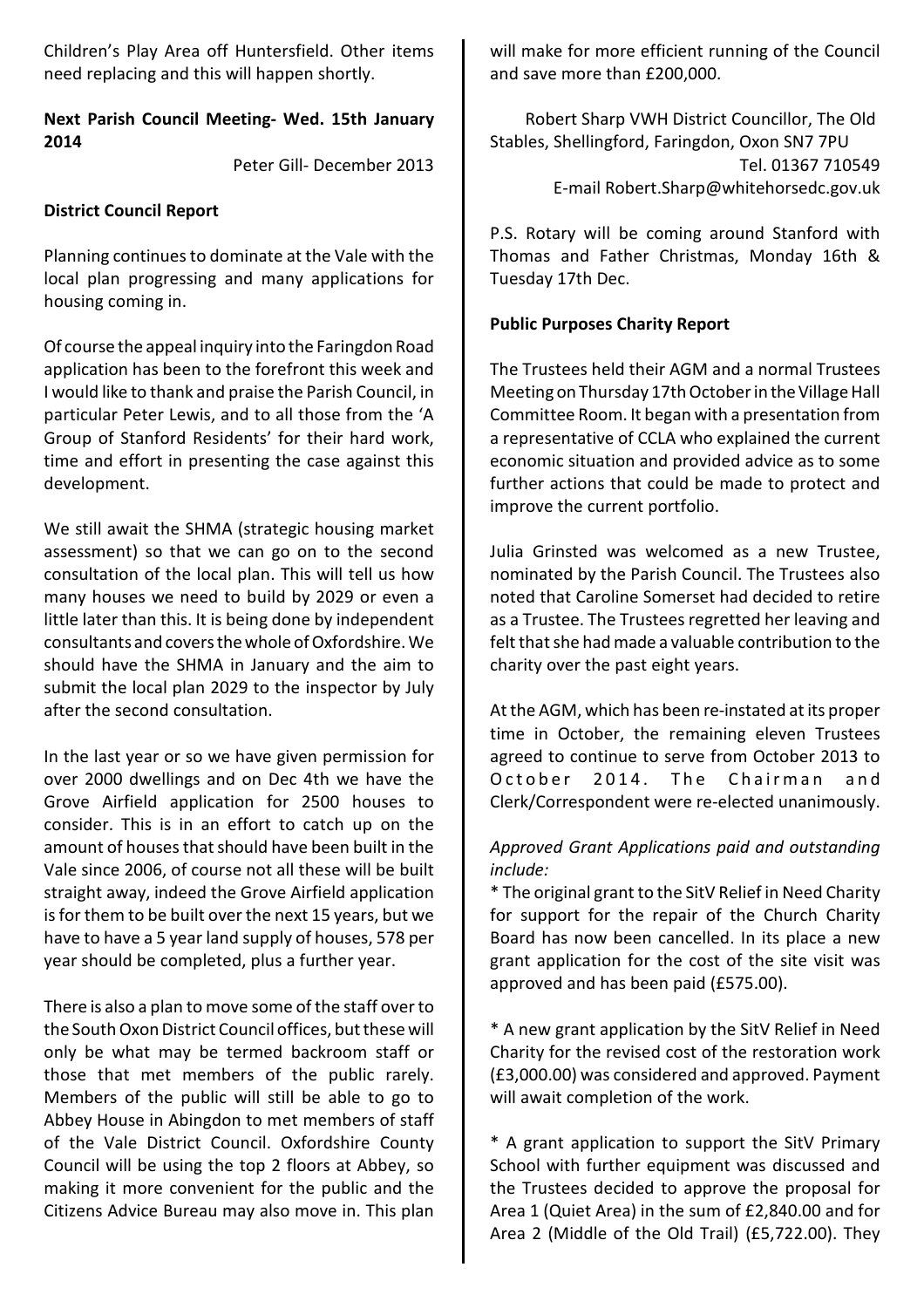also noted that the Village School Association is hoping to raise around £5,000 towards the other items which are part of this project.

\* The SitV Parish Council made a grant application for a balance beam (£395); stepping mushrooms (£600), Step Logs (£600) and 'softmulch' safety surfacing (£1980) - a total of £3,575.00 - to be added to the equipment in the young people's recreation area next to the village hall. The Trustees approved this request.

\* The Parochial Church Council (PCC) asked for support for a grant to open part of the church wall on to Church Green in order to make the memorial more inclusive for the village as a whole, with particular reference to the coming 1914 memorial ceremonies for the First World War. The Trustees discussed the plans presented and asked the PCC to provide a more detailed, costed proposal for their next meeting in January 2014.

Villagers are reminded that Grant Applications are made to the Trustees through the Hon. Clerk/Correspondent who can supply Grant Application Forms on request either by e-mail or hard copy. (Tel: 01367 718 480)

#### Allotments:

The waiting list currently stands at eight parishioners. It was noted that the current allotment fees do not cover the costs of water and hedging now owing to the increased costs of these services. It was proposed and agreed that all fees should be raised by £2 per allotment in 2014.

\* Any parishioner who wishes his or her name to be added to the allotment waiting list should please contact Paul Gooding on 01367 710 656.

> David N. Axford Hon. Clerk/Correspondent, SitV Public Purposes Charity

#### Invitation to a Public Exhibition - land at Penstones Farm, Horsecroft, SIV

Blue Cedar Homes is proposing a development of 18 homes which consist of 8 retirement cottages, 3 houses for general sale and 7 affordable dwellings. These homes will consist of a range of 2, 3 and 4 bedroom properties. This development will contribute towards the Vale's 5 year land supply as well as addressing the Parish Council's Housing Needs Survey 2012.

Blue Cedar Homes is inviting residents to come along to view our proposals and to discuss thoughts and ideas with members of the project team. There will be an opportunity to leave feedback which will be used to help shape the proposals.

The exhibition will take place at The Village Hall, Hunters Field, Stanford in the Vale, SN7 8LX on Wednesday 4 December 2013 at 4.30pm û 7pm. If you are unable to attend the exhibition but would like to receive information about the proposals, please do not hesitate to contact Simon Tannahill of Blue Cedar Homes at sjt@bluecedarhomes.co.uk or call 0117 9237070.

Blue Cedar Homes intend to submit a full planning application following the public exhibition when the feedback has been considered.

#### Police Report

We are now half way through the financial year and I thought I would give you a brief update as to how we are progressing so far this year.

As a police area our three priorities this year are dwelling burglary, offences of violence and rural crime.

You may recall back in April I outlined how we had reduced dwelling burglary by over 57% in the last ten years, I suspected that further reducing this level of offending would be a real challenge for us but I am really pleased to tell you that we have now further reduced the number of dwelling burglaries by 23%. We now have amongst the lowest percentage of houses burgled per 1000 population in the country and the lowest in Thames Valley police. This is a tremendous success for the district and I would like to pay particular thanks to the contribution of the Community Safety Partnership, the Neighbourhood Action Groups and our Neighbourhood Watch schemes who have all played a key part in achieving these results.

A particular factor in our reduction of dwelling burglaries has been our success at catching the offenders for these burglaries. Quite simply if we can catch those offenders and get them locked up they cannot commit crime. I am extremely proud of our staffs that work in our Local CID Office and believe we have some of the best detectives within Thames Valley Police. We are set a Force objective of achieving an 18% detection rate for dwelling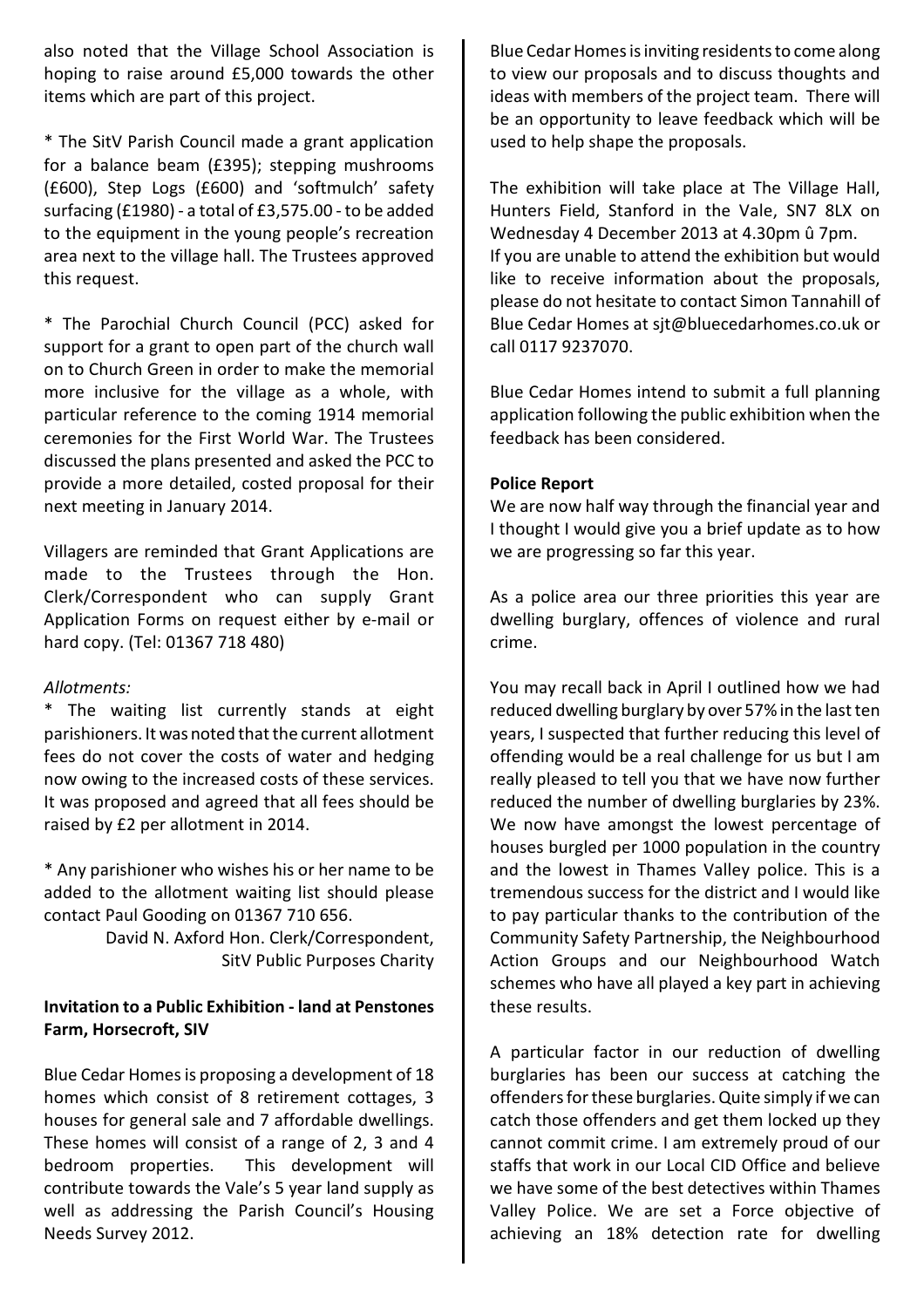burglary and we are currently achieving a 77% detection rate, this is by far the best within Thames Valley police and more than twice the detection rate of the next best performing police area.

Tackling violence continues to be a significant challenge for us and we are currently experiencing a 4% rise in offending. These offences comprise largely of offences that are alcohol related and occur within the night time economy or offences that are related to incidents of domestic violence. As such, a particular focus of our activity to reduce violence has been centred on the night time economy.

Pubs and clubs across South Oxfordshire and the Vale of White Horse now stay open longer than ever before and we are therefore seeing an ever increasing development of the night time economy and consequently increased levels of intoxication. Managing this night time economy and ensuring people are able to enjoy themselves sensibly is an increasing challenge for the police but something we are committed to undertake. We have increased the number of officers that are deployed across the district on a Friday and Saturday night and together with local licensees and partners we have further enhanced our 'Nightsafe' strategy ensuring the small number of individuals who think they can behave in a disorderly manner are challenged appropriately and made to recognise their behaviour will not be tolerated.

It is widely acknowledged that for many years, offences of domestic violence were under-reported and often hidden within the home. We have worked hard now for a number of years with our partners to encourage victims to come forward and report these crimes. We have had considerable success in increasing the confidence of victims to come forward and report these crimes and whilst we are keen to reduce our levels of recorded crime it is important that we continue this work and ensure our focus remains on supporting victims and ensuring their safety.

As with dwelling burglary a key factor in reducing violence is to arrest and convict those responsible for these offences. Our Force objective is to achieve a detection rate of 45% for offences of violence with injury. We are currently achieving a 56% detection rate and have the highest detection rate within Thames Valley Police.

Reducing rural crime is a priority for Thames Valley Police, as the largest rural police area within the Force this is something we have committed significant resources and energy into tackling. A key element of our activity has been around engaging with the rural community and ensuring we are aware of their concerns and the issues they are facing. We have developed a number of new initiatives to enable us to develop our means of communication such as rural text alerts to ensure land owners and farmers are quickly made aware of vehicles that are acting suspiciously in their local area. We have this year committed more resources to the rural community and undertaken a number of high profile operations, through this work we have identified and arrested a number of offenders, many from areas as far away as Wales and Kent who are travelling to this area just to commit crime.

The protection of vulnerable people is a priority for Thames Valley Police and something we work hard with our partners to deliver on a daily basis. We have for a number of years now across the district developed our own support network for vulnerable elderly residents who have an otherwise limited support network. This is a piece of work that we are extremely proud of and has been recently promoted nationally as an example of innovative best practice for supporting the elderly. We have this year looked to further enhance this network through enhancing the links between our Neighbourhood Teams, Age UK, Neighbourhood Watch and local voluntary groups. This network provides reassurance for some of our most vulnerable people and whilst working to prevent them becoming victims of crime it also offers valuable support, prevents isolation and hopefully contributes to their general well being.

As I always point out we do not reduce crime on our own, we are reliant on support from our partners and local communities. I am extremely grateful for the continuing help and support we receive from South Oxfordshire and the Vale of White Horse District Councils, the Town and Parish Councils, the Community Safety Partnership, and the volunteers who support us through the Special Constabulary, Neighbourhood Watch and the Neighbourhood Action Groups. Thank you, your help and support is very much appreciated.

#### A cleaner, better Vale for all

Just days after their last prosecution, Vale of White Horse District Council scores a hat-trick with three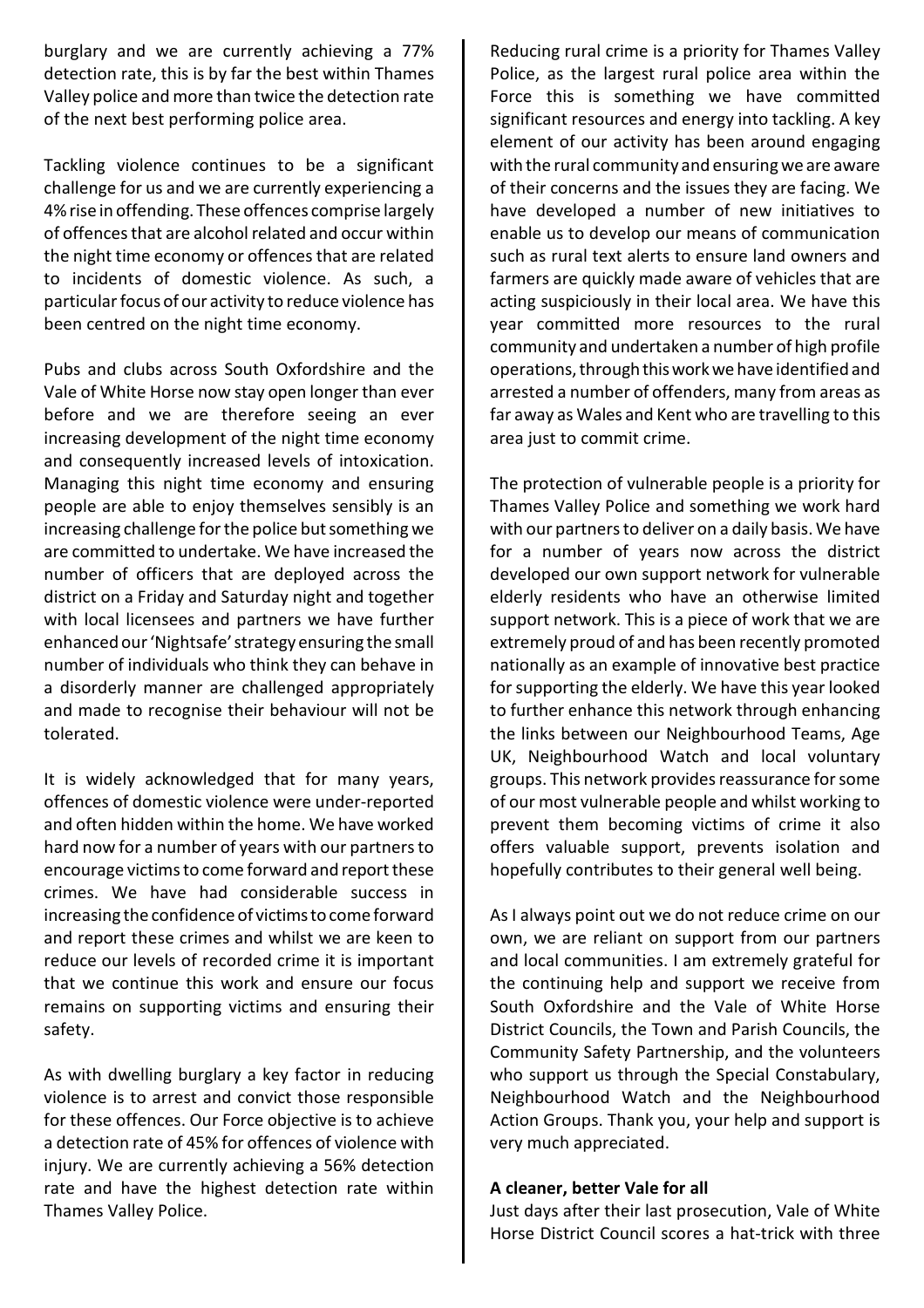fly-tipping prosecutions in one day. Reinforcing the message that fly-tipping is not acceptable in the Vale, the prosecutions show that action can, and will, be taken against anyone who dumps their rubbish illegally or fails in their duty of care.

Prosecuted for not having a commercial waste carriers licence, Steve McMahon of Faringdon was also found guilty of failing in his duty of care for building waste, including concrete drains and other rubble. The waste, which should have been taken to a recycling and waste disposal centre, was left in a lay-by on Denchworth Road, near Grove. He was ordered to pay £1356 in total.

Also prosecuted was David Collison from Headington who was ordered to pay £1220. He also failed in his duty of care and did not have a commercial waste carriers licence. A one tonne builder's bag belonging to him, was found full of rubbish on Upper Road in Kennington.

And finally, reported by an observant cyclist who saw him dump black bin bags from his vehicle, Gunntis Baumains of Swindon, was prosecuted for a fly-tip along Park Lane at Stanford in the Vale. He was ordered to pay a total of £831.

These prosecutions, all on 7 October 2013, were carried out under various sections of the Environmental Protection Act (1990) and the Control of Pollution Action (1989) which, among other things, are designed to ensure that waste is disposed of properly.

Councillor Roger Cox said: 'I am delighted that we are able to reassure our residents that action is being taken to help keep the Vale a beautiful and clean place to live and visit. Ideally, we'd like fly-tipping to stop altogether, but until that time, it will continue to be taken seriously and acted upon.' Fly-tipping can be reported by visiting www.whitehorsedc.gov.uk/flytipping or by calling 03000 610610 (local rate).

#### Thank You

Our thanks to the members of Stanford in the Vale School Gardening for revamping and planting up the two flower boxes at the entrances to the Village on the A417 in the Summer. They looked so much better. They are now planning how to improve the garden space by the toddlers play area in the Huntersfield recreation field. Watch this space!

#### Dogs again

There were several comments made to the Clerk regarding the article on dog mess in the last newsletter, saying that not all dog walkers are leaving mess and not picking up and that the article intimated that all dog walkers should be blamed . The PC does not blame all dog owners, just those who are anti-social.

#### **Your Councillors:**

| <b>Peter Gill</b> Chairman        |  |
|-----------------------------------|--|
| 5 Chapel Road  718224             |  |
| <b>Stuart Bambury</b>             |  |
| 6 Horsecroft  710260              |  |
| <b>Mark Isaacs</b>                |  |
| 48 High Street  718719            |  |
| Simon Jackson                     |  |
| 59 Van Diemans  718460            |  |
| Nona Lewis                        |  |
| 40 Joyces Road  710779            |  |
| Peter Lewis                       |  |
| 8 Manor Green 718670              |  |
| Derek Monahan-Smith               |  |
| 22 Ock Meadow  718781             |  |
| <b>Janet Warren</b>               |  |
| 32 Huntersfield  710789           |  |
| Karin Williams-Cuss               |  |
| Burn Orchard, Chapel Road  718637 |  |
| <b>Mike Dew</b> Clerk             |  |
| 9 Glebe Road  710387              |  |
|                                   |  |

# Merry Christmas to